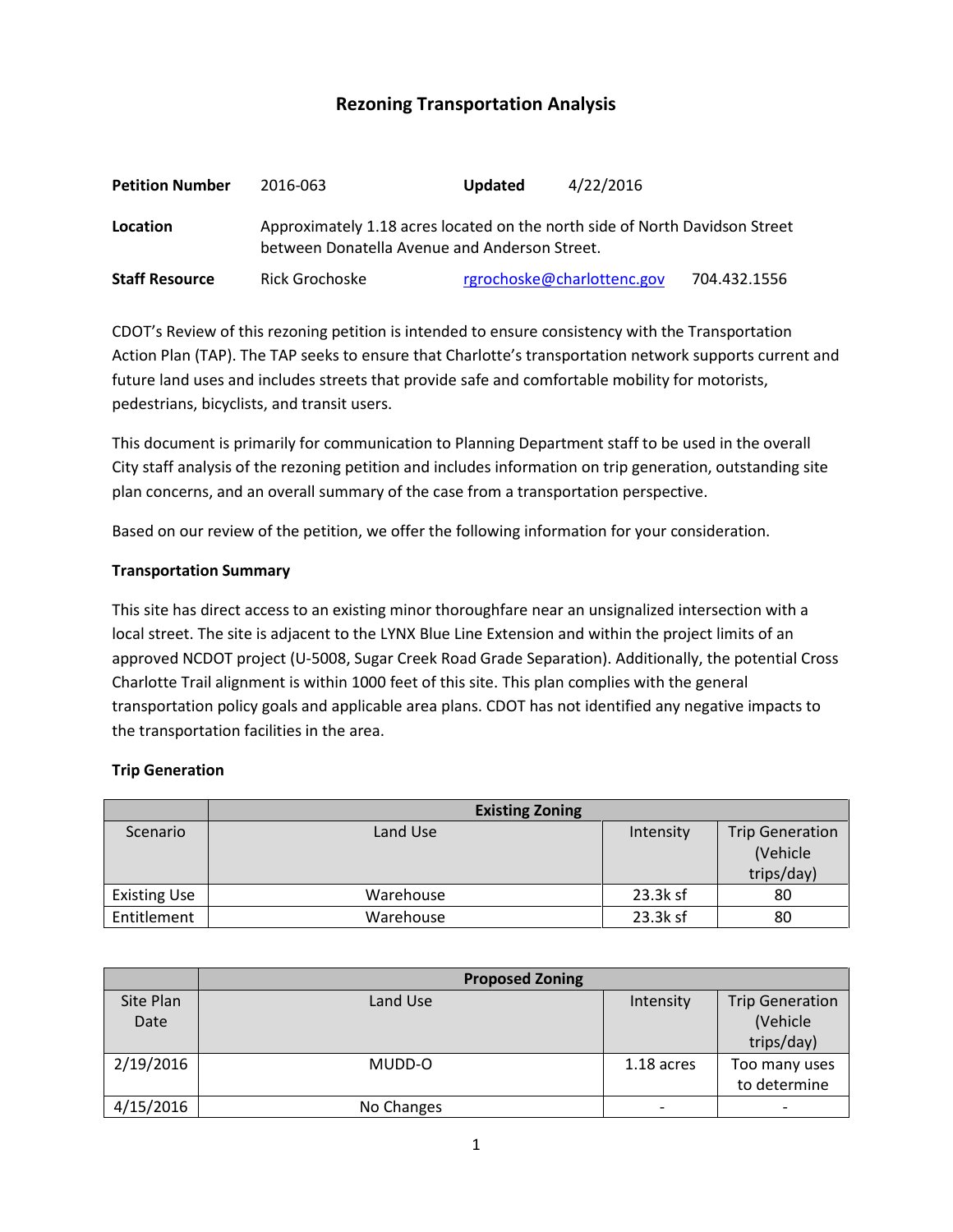## **Curbline**

The proposed zoning district has a setback measured from an existing or proposed future curbline. The location of the curbline is depicted correctly on the current site plan. Petitioner should note that the curbline will be adjusted per NCDOT's approved U-5008 project.

## **Resolved Issues**

- 1. The site plan needs to be revised to dedicate R/W 2' behind proposed sidewalk on North Davidson Street. The revised site plan needs to depict both existing and proposed right-of-way lines
- 2. The petitioner has received NCDOT's approved construction plans to close the existing East Craighead Rd. RR at-grade crossing and realign North Davidson Street west of 3629 North Davidson St. The petitioner needs to revise the site plan to provide similar streetscape improvements along the site's North Davidson Street frontage. The site plan needs to be revised to depict on-street parallel parking incorporated within the planning strip (i.e. street trees planted between every two (2) consecutive on-street parking spaces) and a 6' wide bike lane along the site's North Davidson Street's frontage. The petitioner will need to work with City Planning and Urban Forestry during the construction permitting process to ensure proper street tree planting areas.
- 3. CDOT understands NCDOT's Davidson/Craighead intersection construction is schedule to be completed in September 2018, after the subject site is open for business and after CATS BLE 2017 operational date. Therefore the petitioner needs to coordinate closely with both CATS Sr. Project Manager Jill Brim (704-366-2267) and NCDOT's Resident Engineer Mr. Kevin Bridges (980-523-0080) during the site's rezoning and construction permitting process. The site's proposed North Davidson Street driveways may need to be revised during the permitting process.
- 4. CDOT requests the petitioner work with CDOT during the permitting process regarding the possibility to enlarge and reconfigure the proposed on-site parking lot. Due to the NCDOT's construction project existing public right-of-way may be available for abandonment, if so CDOT would like to reduce access to the proposed parking lot to one site driveway.

# **Outstanding Issues**

- 1. CDOT recommends the petitioner revise the site plan to provide additional hardscape pavement material between the back of the proposed 8' sidewalk and the building vs. small intermittent grass strips and the internal sidewalks. City Planning needs to be consulted to define the additional hardscape areas, behind the proposed public sidewalk.
- 2. The petitioner needs to revise the site plan to include a permanent SUE between the proposed right-of-way line and back of the proposed 8 feet wide sidewalk along the site's North Davidson Street frontage.

# **Advisory Information**